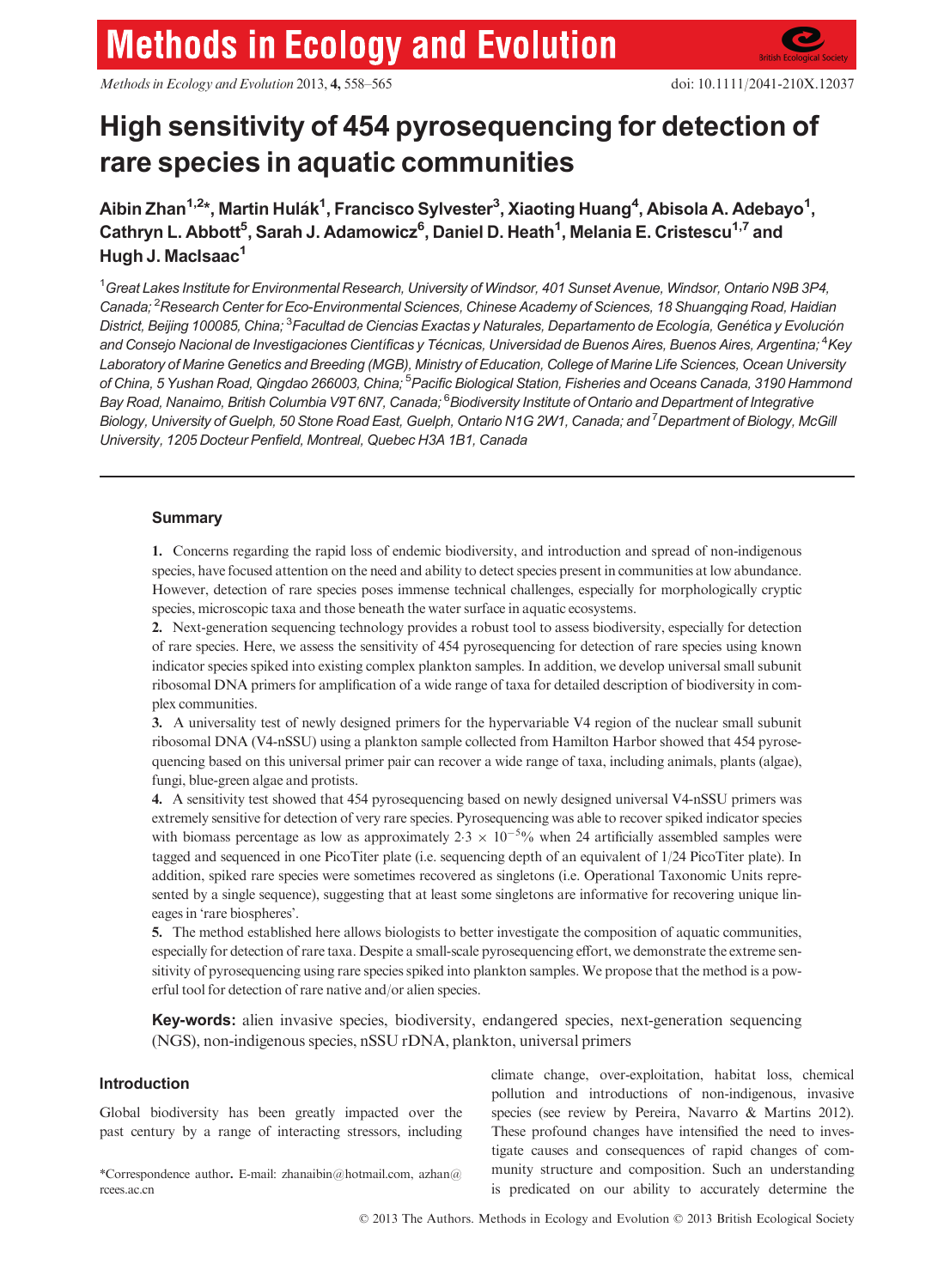entire complement of species present before and after stressors have begun to impact communities.

One of the most important aspects of biodiversity conservation is to manage rare species in communities (Lodge et al. 2006; Darling & Mahon 2011; Jerde et al. 2011). Two types of species may occur in the 'rare biosphere' which is constituted by diverse, low-abundance species (Sogin et al. 2006): native rare species, which may (or may not) be endangered, and recently introduced non-indigenous species (NIS). Rare species may be vulnerable to extirpation owing to demographic stochasticity or ecosystem degradation (Wilson et al. 2011). On the other hand, establishment of invasive NIS may accompany or contribute to ecosystem degradation and drive native species extinct (e.g. Ricciardi 2007; Pysek & Richardson 2010). Recently introduced NIS are typically present at very low population size, even in cases where they eventually become dominant (see Crooks & Soule 1999 and examples therein). Consequently, effective conservation plans must identify the complement of native rare species in need of protection, as well as recently established NIS that may adversely affect native biodiversity.

The detection of rare species represents technical challenges in all environments, but particularly so in aquatic ecosystems where populations may be small, geographically constrained and hidden beneath the water surface (McDonald 2004; Jerde et al. 2011). Traditional methods rely on capture using different sampling instruments and then identification via assessment of morphological and anatomical characteristics (Gu & Swihart 2004). These traditional methods can only consistently detect species at moderate-to-high abundance in communities, even for large animals (Magnuson, Benson & McLain 1994). For example, Harvey, Qureshi & MacIsaac (2009) found that detection rate could be <2% for newly introduced NIS using bulk samples, but was dependent on both sampling effort and population density. Many NIS remain inconspicuous at subthreshold densities until they experience population growth and are detected (Harvey, Qureshi & MacIsaac 2009; Jerde et al. 2011). In addition, correct identification is often difficult or impossible, especially for cryptic species complexes, species with sexual dimorphism, and for particular life stages such as eggs and immature individuals (e.g. Hebert et al. 2004; Barrett & Hebert 2005; Briski et al. 2011; Mahon et al. 2011). Low detection probability may result in type II errors (i.e. false negatives), which is a critical problem when addressing the fate of endangered species, as well as for managers trying to determine if a known NIS has colonized a particular region.

To improve efficiency and accuracy, various DNA-based methods have been successfully developed and applied (see reviews by Medlin & Kooistra 2010; Darling & Mahon 2011; Lodge et al. 2012). The efficacy of these DNA-based methods has been demonstrated in detection of both native endangered species and newly introduced NIS (e.g. Mackie & Geller 2010; Jerde et al. 2011). The recent advent of second-generation sequencing technology, such as 454 pyrosequencing, has radically changed our ability to identify biodiversity in communities (e.g. Creer 2010; Fonseca et al. 2010). Advantages including extremely deep sequencing, low cost per sequence

read and high throughput render this technology a promising tool for deep investigation of biodiversity in communities, especially in communities that contain rare, inconspicuous species.

Plankton biodiversity, especially the 'rare biosphere', remains poorly described and underestimated (e.g. Fonseca et al. 2010). Next-generation sequencing technology, especially 454 pyrosequencing, has been applied to identify species composition of soil microbes (Shade et al. 2012), aquatic metazoans (Fonseca et al. 2010; Shokralla et al. 2011), human gut flora (Yatsunenko et al. 2012), and other communities. However, this newly emerged technology requires better characterization and efficiency testing before it can be broadly applied to biodiversity assessments of plankton. In addition, the lack of universal primers for amplification of a wide range of taxa has hampered detailed description of biodiversity in complex communities. Here, we test the sensitivity of 454 pyrosequencing for detection of rare species using spiked additions of indicator species to existing freshwater and marine plankton samples. Also, we develop new universal primers that may be used in future biodiversity studies for a variety of groups owing to their broad applicability.

#### Materials and methods

To test the sensitivity of 454 pyrosequencing for detection of rare species, we added known species to existing complex plankton samples using different dilution gradients. These artificially assembled plankton samples were subjected to pyrosequencing to determine whether or not these spiked rare species could be successfully recovered. In addition, we designed a universal primer pair for the hypervariable V4 region of the nuclear small subunit ribosomal DNA (V4-nSSU) for biodiversity assessment based on 454 pyrosequencing. The sensitivity and universality of this primer pair were tested using a small-scale pyrosequencing of a freshwater plankton sample collected from Hamilton Harbor in Lake Ontario.

#### UNIVERSAL PRIMER DESIGN

For universal primer design for V4-nSSU, we recovered sequences from GenBank (http://www.ncbi.nlm.nih.gov/nuccore) of representative species of the three major groups of interest (Crustacea, Mollusca, Tunicata) owing to their history of invasiveness. In total, we included 142 species to cover almost all orders/suborders of these groups. All downloaded sequences were aligned using MEGA version 5 (Tamura et al. 2011), inspected manually, and universal primers were designed in conserved regions (Fig. 2). Based on the read length  $(\sim 500 \text{ bp})$  of the 454 GS-FLX Titanium platform, all primers were designed to amplify approximately 400–600 bp depending on variable length in different species to get maximum information for species identification. The forward primer used for pyrosequencing was tagged specifically for each sample using eight nucleotides to identify pooled PCR products after pyrosequencing (Parameswaran et al. 2007). In addition, the 454 FLX adaptors (adaptor A: GCCTCCCTCGCGCCATCAG, adaptor B: GCCTTGCCAGCCCGCTCAG) were also added to the 5′-end of the forward and reverse primers, respectively, to make them compatible with pyrosequencing procedures.

We performed three steps of test for amplification capacity of the universal primers designed for V4-nSSU. First, we tested the universality of primers using several species from each taxonomic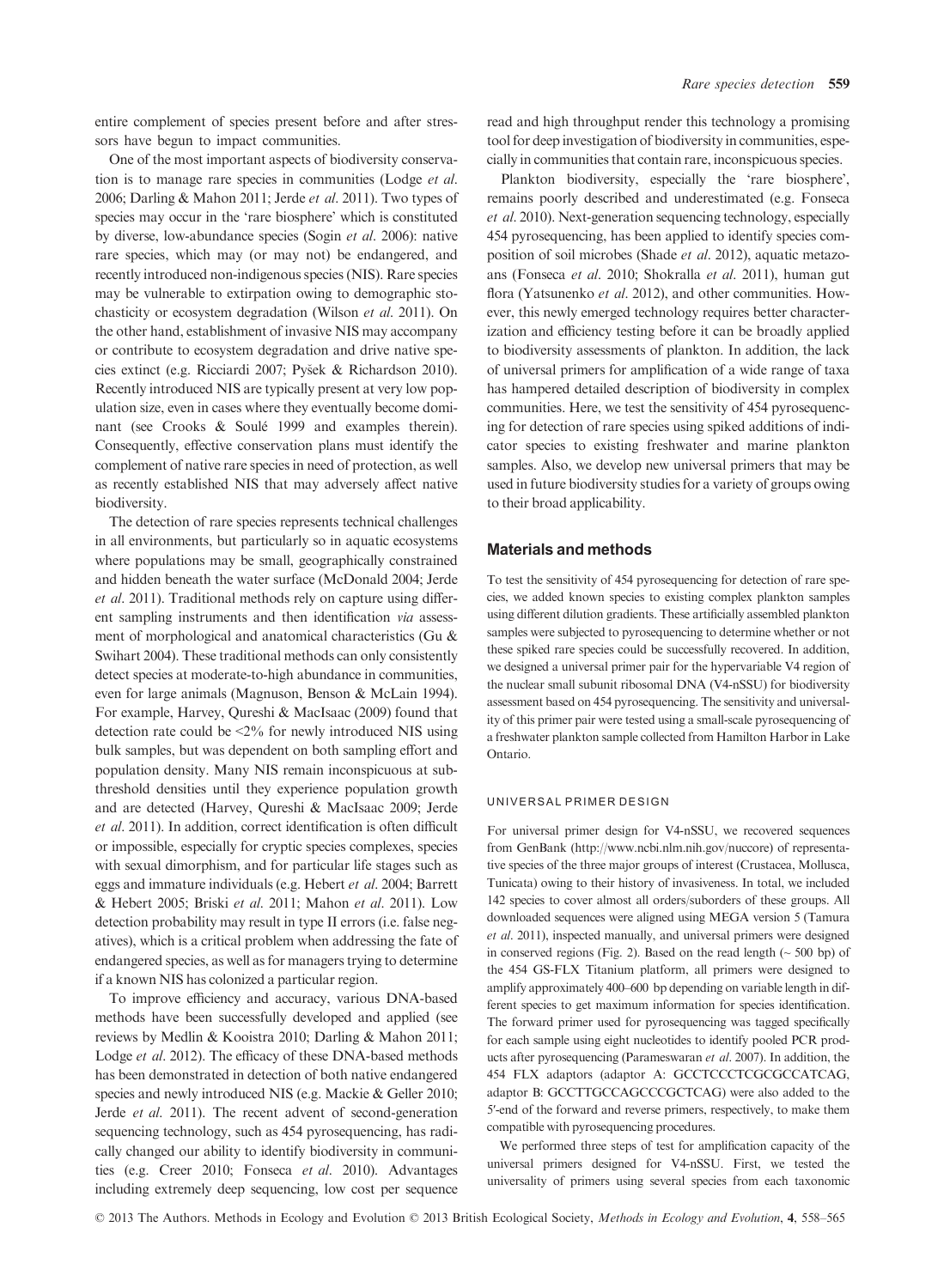group studied: representative members of crustaceans included Daphnia pulex, Cercopagis pengoi and Carcinus maenas, while molluscs were represented by Limnoperna fortunei and Dreissena polymorpha, and tunicates by Ciona intestinalis and Botrylloides violaceus. Sequences from these species had not been included in the alignment used for primer design. Secondly, the primers that performed well in the first step were then tested on bulk DNA isolated from a plankton sample collected from Hamilton Harbor in Lake Ontario. The resulting PCR products were cloned into a vector using a TA cloning kit (Invitrogen Inc., ON, Canada). Twenty-four clones were randomly selected and sequenced using traditional Sanger sequencing method to verify whether or not the selected primers could amplify multiple species when presented simultaneously in a plankton sample. Finally, we employed a small-scale run of 454 pyrosequencing (i.e. an equivalent of 1/48 PicoTiter plate) to assess the performance of the selected primers for biodiversity assessment using the same bulk DNA as that used for Sanger sequencing.

#### BIOLOGICAL SAMPLE PREPARATION, PYROSEQUENCING AND DATA ANALYSIS

We spiked larvae/juveniles of four species, including two marine species (bay scallop Argopecten irradians and Japanese sea cucumber Apostichopus japonicus) and two freshwater species (golden mussel Limnoperna fortunei and water lice Asellus aquaticus), into plankton samples to test the sensitivity of 454 pyrosequencing for detection of rare species. To avoid possible errors and confusion derived from spiked species, we spiked marine species into freshwater plankton samples and freshwater species into marine plankton samples.

The plankton samples were collected from major ports in the Great Lakes (Hamilton, Nanticoke and Thunder Bay) and on the Atlantic coast of North America (Bayside and Hawksbury). We used geo-referenced 80  $\mu$ m oblique plankton nets to tow from the bottom to water surface in each port to collect plankton samples. Larvae of the two marine species were artificially cultured in the laboratory following Zhan et al. (2008), while the golden mussel and water lice were collected from the wild in South America and Europe respectively. All larvae/juveniles were taxonomically confirmed and measured under a microscope. The size of larvae/juveniles of these four species varies from approximately 70  $\mu$ m to 2 000  $\mu$ m, and weight, which was averaged based on multiple individuals weighted, ranges from  $1.8 \times 10^{-4}$  mg to 2 mg (Table 1). All collected samples were immediately preserved in 95% ethanol.

Tubes containing preserved plankton were centrifuged at 12 000 rpm for 3 min to remove ethanol, and then opened in a fume hood for 10–15 min to evaporate residual ethanol. Depending on the available amount of plankton from each port, 50–150 mg of plankton sample was used for DNA isolation. We ran three replicates and four gradients for each spiked species to assess the recovery performance (Fig. 1). For the three smaller species (i.e. bay scallop, Japanese sea cucumber, golden mussel), we established a gradient of 0.01, 0.1, 1 and 5 larva(e) per plankton sample, while the larger water lice was added at 0001, 001, 005 and 01 individual per plankton sample. All artificial assembling procedures were performed before DNA extraction. For the gradients using  $\geq 1$  larvae, we spiked larvae directly into plankton samples, while for those  $\leq 1$ , we lysed one larva/juvenile using 200 µL DNA lysis buffer and then added different amount of lysed larva/juvenile solution into corresponding lysed plankton samples based on dilution gradients (Fig. 1).

We extracted total genomic DNA using DNeasy Blood and Tissue Kit (Qiagen Inc., ON, Canada). The quality and quantity of each DNA sample were measured by a NanoDrop spectrophotometer (NanoDrop Technologies, DE, USA). We prepared PCR mixtures ( $25 \mu L$ ) in eight duplicates for each sample to avoid biased amplification. Each duplicate consisted of 100 ng of genomic DNA,  $1 \times PCR$ buffer, 2 mM of  $Mg^{2+}$ , 0.2 mM of dNTPs, 0.4 µM of each primer, and 2 U of Taq DNA polymerase (Genscript). PCR cycling parameters consisted of an initial denaturation step at 95 °C for 5 min, followed by 25 amplification cycles of 95 °C for 30 s, 50 °C for 30 s, 72 °C for 90 s, and a final elongation step at 72 °C for 10 min. We pooled and purified PCR products of duplicates using the Solid Phase Reversible Immobilization (SPRI) paramagnetic bead-based method (Agencourt Bioscience Corporation, MA, USA).

For pyrosequencing, we pooled PCR products derived from 24 artificially assembled communities to form one PicoTiter plate (totally two plates for 48 assembled samples, Fig. 1). To ensure approximately equal contributions from each sample, equimolar PCR products from each sample were pooled together. Pyrosequencing was performed using 454 FLX Adaptor A on a GS-FLX Titanium platform (454 Life Sciences, CT, USA) by Engencore at the University of South Carolina.

After pyrosequencing, each sample was sorted based on its unique tag labelled on the forward primer using software CLOTU (Kumar et al. 2011). Raw sequence reads were denoised, trimmed and filtered prior to subsequent analyses to eliminate errors/artefacts using both RDP pyrosequencing pipeline (http://rdp.cme.msu.edu/) and software CLOTU. In general, we deleted sequence reads with Phred quality scores <20 (Q20), and then we removed sequences that: (i) did not perfectly match the tags and forward primer (10–16% of reads removed); (ii) contained any undetermined nucleotide (N's, 4–6% of reads removed); and (iii) were too short (<250 bp, 4–15% of reads removed). In addition, given that PCR-mediated recombination in amplification products (i.e. chimeras) can inflate species diversity, we identified and then deleted chimeras from each data set (23–35% of OTUs removed) using the newly developed, fast and sensitive algorithm UCHIME (Edgar et al. 2011).

Sequence reads from each sample were clustered into similaritybased OTUs at a range of genetic divergence from 1% to 10% (insertions and deletions included) using the CD-HIT method (Li & Godzik 2006) implemented in software CLOTU. The CD-HIT method is based on a heuristic search strategy and offers the capacity for rapid clustering of large similar sequence data sets. OTUs were grouped taxonomically (by suborder or higher, such as Copepoda, Cladocera, etc.) by searching against the nucleotide database of GenBank using MEGABLAST with the parameters of E value  $< 10^{-50}$  and minimum query coverage >80%. Spiked rare species were also identified by MEGABLAST from each dilution gradient and replicate using available reference sequences.

## **Results**

#### UNIVERSALITY OF V4-NSSU PRIMERS

Our alignment of available nSSU sequences from GenBank revealed conserved regions for universal primer design (Fig. 2). We designed one primer pair (Uni18S: AG-GGCAAKYCTGGTGCCAGC; Uni18SR: GRCGGTA-TCTRATCGYCTT) spanning the most polymorphic region of V4 of nSSU. The first primer test step using a broad taxonomic range of species revealed that the newly designed primer pair amplified all species effectively. The second test step using bulk DNA showed that, after cloning and Sanger sequencing,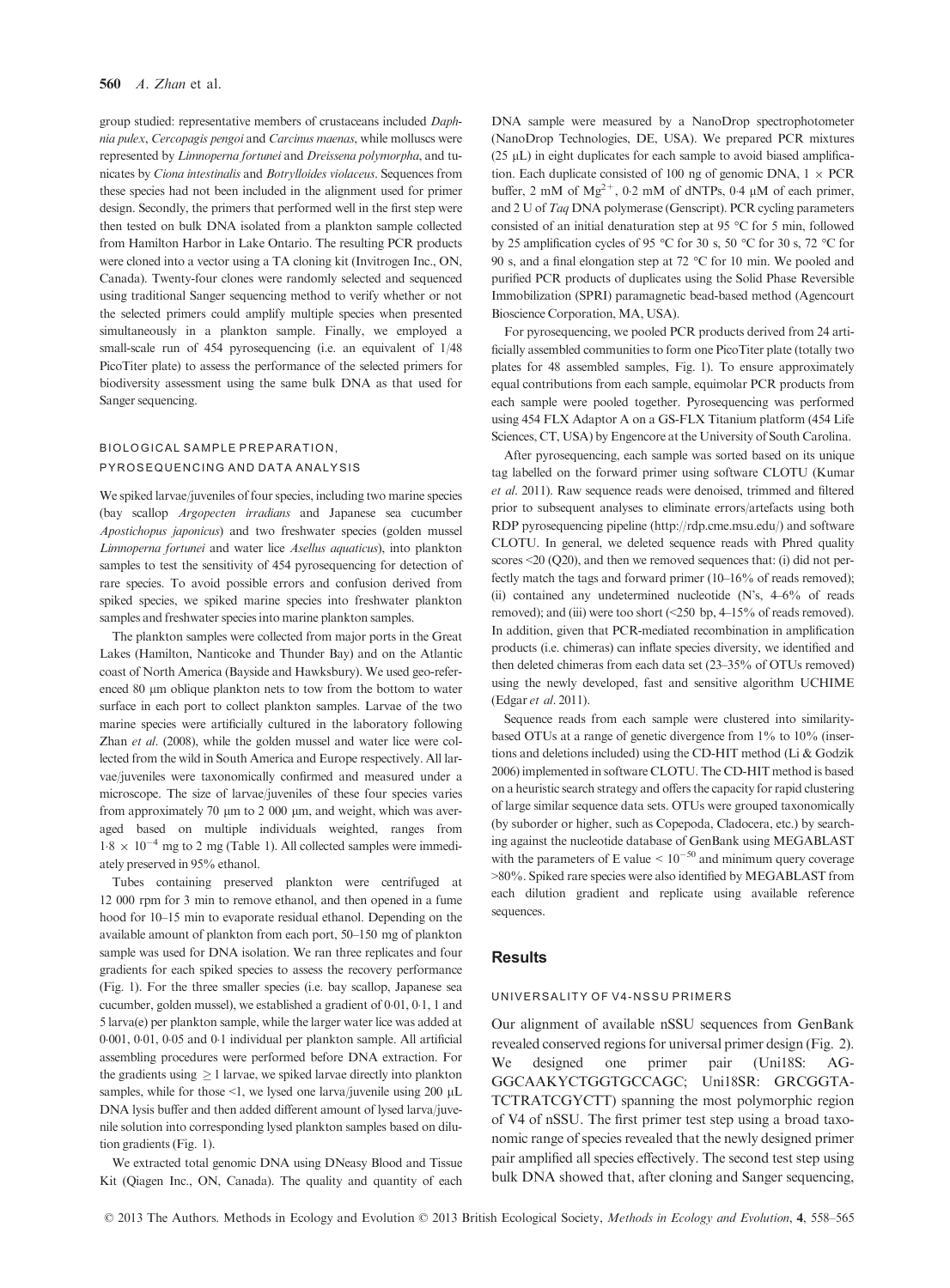perna fortunei, water lice Asellus aquaticus), were spiked into plankton samples collected from major ports in Canada. For each species, three replicates and four gradients were setup to assess the recovery performance. Fo  $\mathbf{I}$ Table 1. Results for the sensitivity of 454 pyrosequencing for detection of rare species using indicator species to existing plankton samples. The sequencing depth is an equivalent of 1/24 PicoTiter<br>plate per each artifici Table 1. Results for the sensitivity of 454 pyrosequencing for detection of rare species using spiked known indicator species to existing plankton samples. The sequencing depth is an equivalent of 1/24 PicoTiter plate per each artificially assembled sample. Four species, including two marine species (bay scallop Argopecten irradians, sea cucumber Apostichopus japonicus) and two freshwater species (golden mussel Linnoperna fortunei, water lice Asellus aquaticus), were spiked into plankton samples collected from major ports in Canada. For each species, three replicates and four gradients were setup to assess the recovery performance. For each replicate, the amount of plankton (in mg) is shown. For successful recovery setups, the amount of plankton samples is bolded, and the percentage of biomass of spiked indicator species and the

|                             |                    | actual number of sequence reads recovered for the target species are shown                                |                                                                                                         |                                                                                                             |                            |               |                                                                                       |
|-----------------------------|--------------------|-----------------------------------------------------------------------------------------------------------|---------------------------------------------------------------------------------------------------------|-------------------------------------------------------------------------------------------------------------|----------------------------|---------------|---------------------------------------------------------------------------------------|
| Small species               |                    |                                                                                                           |                                                                                                         |                                                                                                             | Large species              |               |                                                                                       |
| No. of larvae/<br>juveniles | Replicate no.      | mg<br>Argopecten irradians<br>Size: 73-4 $\pm$ 2-0 $\mu$ m<br>Weight: $1.8 \times 10^{-4}$<br>Bay scallop | Weight: $4.0 \times 10^{-4}$ mg<br>Size: $150.0 \pm 20.0 \mu m$<br>Linnoperna fortunei<br>Golden mussel | Size: $1175.4 \pm 159.0 \mu m$<br>Weight: $4.0 \times 10^{-2}$ mg<br>Apostichopus japonicus<br>Sea cucumber | No. of larvae<br>juveniles | Replicate no. | Size: $2020 \times 528$ µm<br>Asellus aquaticus<br>Weight: 2 mg<br>water lice         |
| 0.01                        |                    | $100$ mg                                                                                                  | $100$ mg                                                                                                | 66 mg (6.1 $\times$ 10 <sup>-4</sup> %)<br>(3 sequence reads)                                               | 0.001                      |               | $118$ mg                                                                              |
|                             | $\sim$             | $74~\mathrm{mg}$<br>$74 \text{ mg}$                                                                       | $107~\mathrm{mg}$<br>$105$ mg                                                                           | 76 mg (5.3 $\times$ 10 <sup>-4</sup> %)<br>$79~\mathrm{mg}$                                                 |                            |               | 141 mg (1.4×10 <sup>-3</sup> %)<br>132 mg                                             |
| $\overline{0}$              |                    | 66 mg                                                                                                     | $97 \text{ mg}$                                                                                         | 87 mg (4.6 × 10 <sup>-3</sup> %)<br>(1 sequence read)                                                       | 0.01                       |               | (1 sequence read)<br>$112 \text{ mg}$                                                 |
|                             |                    | 78 mg (2.3 $\times$ 10 <sup>-5</sup> %)                                                                   | $93 \text{ mg}$                                                                                         | 79 mg (5.1 $\times$ 10 <sup>-3</sup> %)<br>(83 sequence reads)                                              |                            |               | $137$ mg                                                                              |
|                             |                    | (1 sequence read)<br>$90~\mathrm{mg}$                                                                     | $96 \text{ mg}$                                                                                         | 83 mg (4.8 $\times$ 10 <sup>-3</sup> %)<br>(19 sequence reads)                                              |                            |               | 95 mg (2.1 × 10 <sup>-2</sup> %)                                                      |
|                             |                    | 67 mg (2.6 $\times$ 10 <sup>-4</sup> %)                                                                   | 85 mg (4.7 × 10 <sup>-4</sup> %)                                                                        | 88 mg (4.8 $\times$ 10 <sup>-2</sup> %)<br>(81 sequence reads)<br>(8 sequence reads)                        | 0.05                       |               | 150 mg (6-7 $\times$ 10 <sup>-2</sup> %)<br>(1 sequence read)                         |
|                             |                    | (1 sequence read)<br>95 mg                                                                                | 68 mg (5.9 $\times$ 10 <sup>-4</sup> %)<br>(4 sequence reads)                                           | 74 mg (5.4 $\times$ 10 <sup>-3</sup> %)                                                                     |                            |               | 109 mg (9.1 $\times$ 10 <sup>-2</sup> %)<br>(409 sequence reads)                      |
|                             |                    | 77 mg (2.3 $\times$ 10 <sup>-4</sup> %)<br>(1 sequence read)                                              | 68 mg (5.9 $\times$ 10 <sup>-4</sup> %)<br>(15 sequence reads)<br>(4 sequence reads)                    | 31 mg (1.3 $\times$ 10 <sup>-2</sup> %)<br>(1521 sequence reads)<br>(5 sequence reads)                      |                            |               | 11 mg (9.0 $\times$ 10 <sup>-2</sup> %)<br>(37 sequence reads)<br>(32 sequence reads) |
| 5                           |                    | 53 mg (1.7 $\times$ 10 <sup>-3</sup> %)<br>(3 sequence reads)                                             | 84 mg (2.4 $\times$ 10 <sup>-3</sup> %)<br>(68 sequence reads)                                          | (51 sequence reads)<br>87 mg (0.23%)                                                                        | $\overline{0}$             |               | (32 sequence reads)<br>$10 \text{ mg} (0.18\%)$                                       |
|                             | $\scriptstyle\sim$ | 60 mg (1.5 $\times$ 10 <sup>-3</sup> %)                                                                   | 78 mg (2.6 $\times$ 10 <sup>-3</sup> %)                                                                 | 79 mg (0.25%)                                                                                               |                            |               | $109$ mg $(0.18\%)$                                                                   |
|                             |                    | 59 mg (1.5 $\times$ 10 <sup>-3</sup> %)<br>(2 sequence reads)                                             | 83 mg (2.4 $\times$ 10 <sup>-3</sup> %)<br>(61 sequence reads)                                          | (84 sequence reads)<br>83 mg $(0.24\%)$                                                                     |                            |               | (42 sequence reads)<br>$125 \text{ mg} (0.16\%)$                                      |
|                             |                    | (5 sequence reads)                                                                                        | (58 sequence reads)                                                                                     | (156 sequence reads)                                                                                        |                            |               | (895 sequence reads)                                                                  |

© 2013 The Authors. Methods in Ecology and Evolution © 2013 British Ecological Society, Methods in Ecology and Evolution, 4, 558–565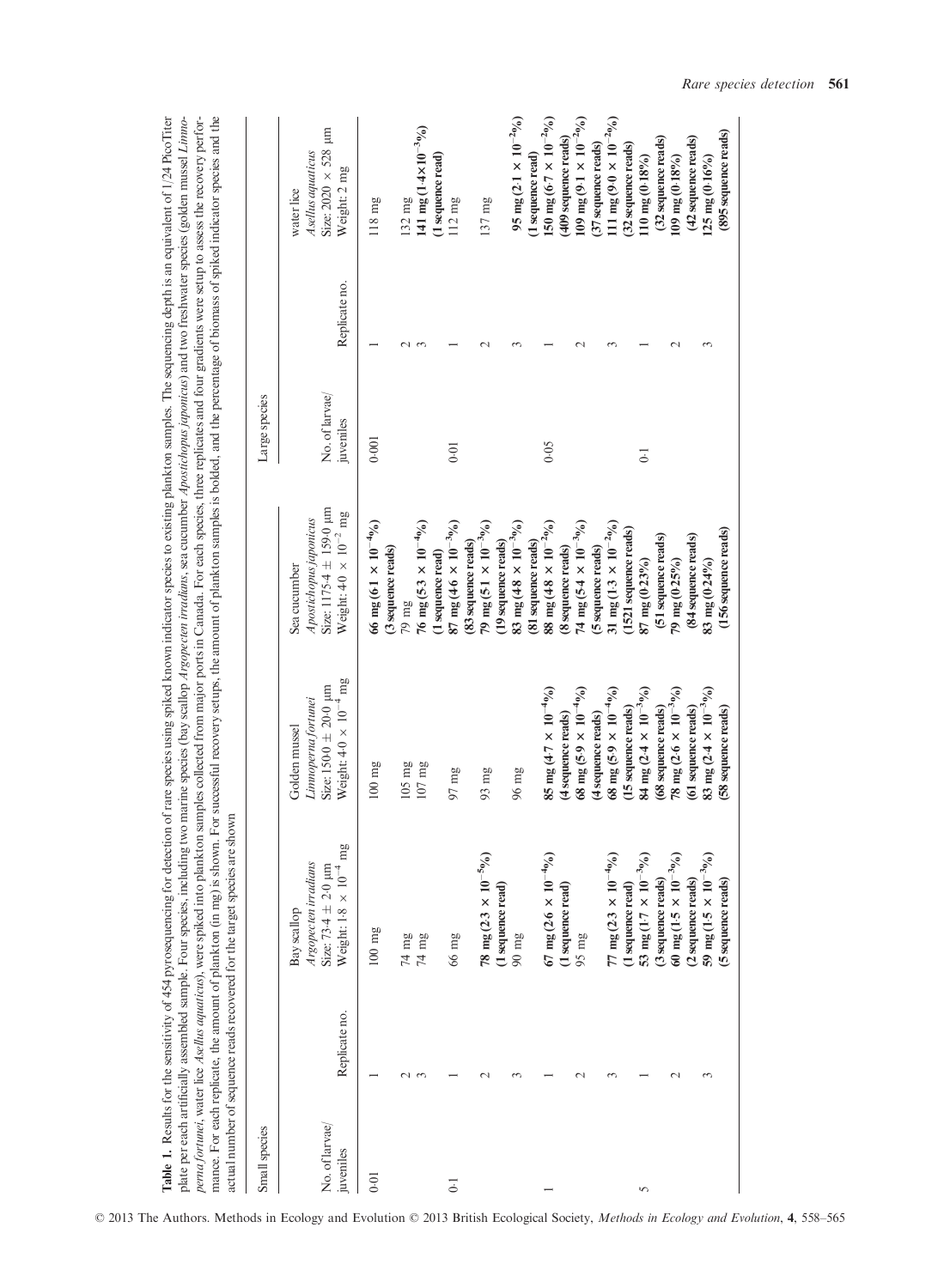

Fig. 1. Methodological flow chart used to design and test universal primers and use them to test the sensitivity of 454 pyrosequencing for detection of rare species. Rare known indicator species were spiked into complex plankton samples.



Fig. 2. Information content at each nucleotide position (alignment gaps included) of the hypervariable V4 region of the nuclear small subunit ribosomal DNA (V4-nSSU). Plots are based on aligned sequences of Crustacea, Mollusca and Tunicata deposited in GenBank. Entropy (Hx), which is low in conserved sites and high in variable sites, is shown on the y-axis. Universal PCR primers were designed in regions of low entropy (i.e. conserved regions).

the selected primer pair could amplify multiple species of different taxa in the same PCR reaction.

The third primer testing step based on pyrosequencing yielded approximately 15000 sequence reads. After denoising and error/artefact removal, we clustered a total of 6900 highquality sequence reads (Appendix S1) into similarity-based OTUs using genetic divergences ranging from 1% to 10% (Fig. 3a). Despite a small-scale pyrosequencing run, we detected a high level of biodiversity in the plankton sample, even when high divergence values were used to cluster sequences into OTUs (Fig. 3a, Appendix S1). When these OTUs were assigned to taxonomic groups using BLAST searches, a wide range of taxa was recovered, including animals, plants (algae), fungi, prokaryotes (Cyanobacteria) and protists (data shown at 5% divergence, see Fig. 3b and Appendix S1).

## SENSITIVITY OF 454 PYROSEQUENCING FOR DETECTION OF SPIKED RARE SPECIES

Approximately 23 000–25 000 sequence reads were available after error/artefact removal for each sample. BLAST searches revealed that larvae of the smallest animal, the bay scallop (73.4  $\pm$  2.0 µm), were recovered in all three replicates when the density was five larvae per plankton sample (biomass percentages:  $1.5-1.7 \times 10^{-3}\%$ , Table 1). It was also detected

© 2013 The Authors. Methods in Ecology and Evolution © 2013 British Ecological Society, Methods in Ecology and Evolution, 4, 558–565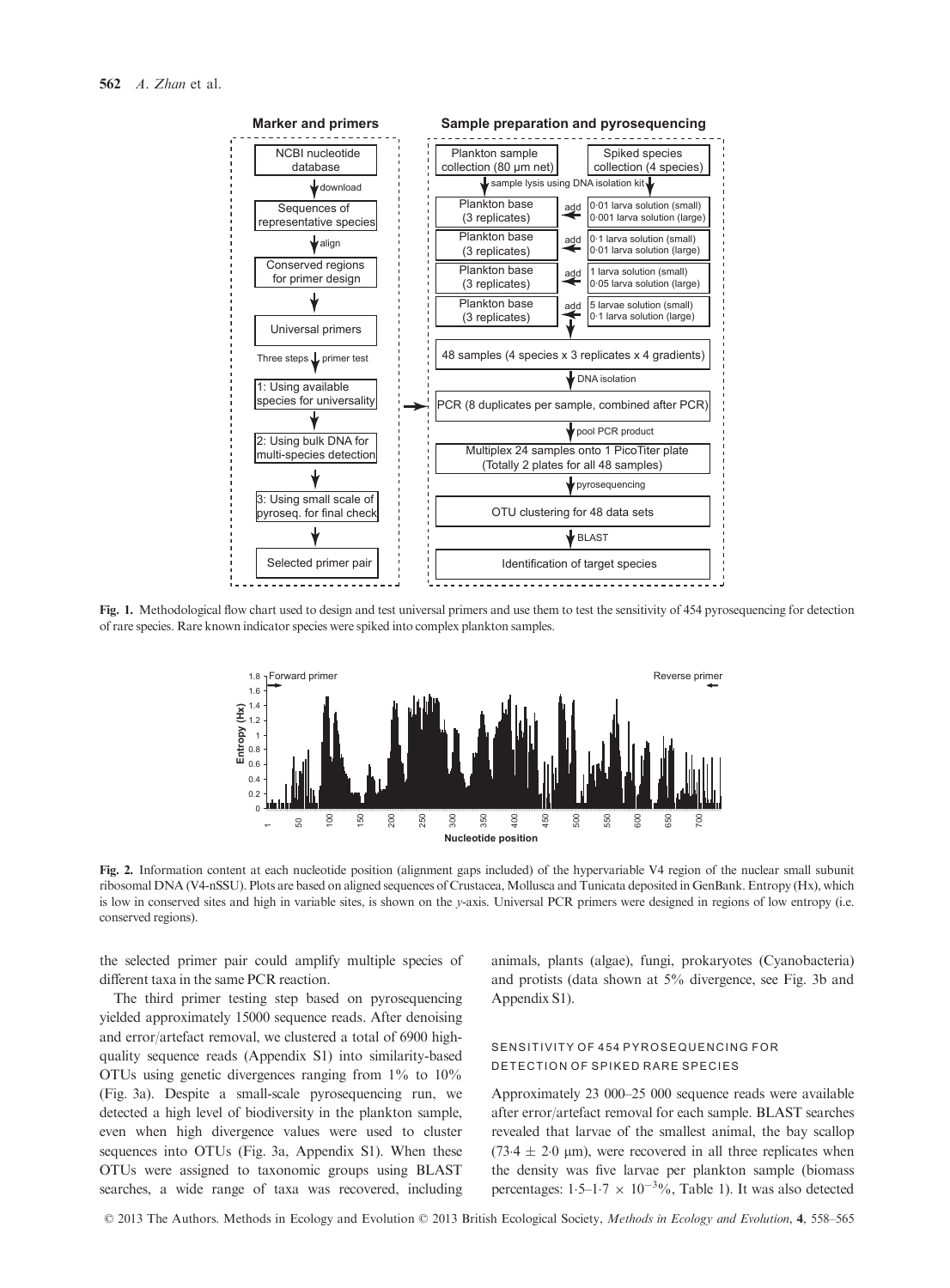

Fig. 3. Number of operational taxonomic units (OTUs) at a range of genetic divergence from 1% to 10% based on a small scale of pyrosequencing run (i.e. an equivalent of 1/48 PicoTiter plate) of a plankton sample collected from Hamilton Harbor. The analysis used the hypervariable V4 region of the small subunit ribosomal DNA (V4-nSSU) (a), and assessed community composition of the plankton sample at 5% genetic divergence (b). The number of OTUs in each taxonomic group is included in brackets after taxonomic names.

in one and two replicates at 01 (biomass percentage:  $2.3 \times 10^{-5}$ %) and one larva per plankton sample (biomass percentages:  $2.3-2.6 \times 10^{-4}\%$ ) respectively. Veliger larvae of the golden mussel (150.0  $\pm$  20.0 µm) were recovered in all three replicates at one (biomass percentages: 47–  $5.9 \times 10^{-4}\%$ ) and five larva(e) per plankton sample (biomass percentages:  $2.4-2.6 \times 10^{-3}\%$ ), while the Japanese sea cucumber (175.4  $\pm$  159.0 µm) was detected in all replicates tested (biomass percentages:  $0.23\%$ –5.3 ×  $10^{-4}\%$ ) except for one replicate at 001 larva per plankton sample (Table 1). Water lice (2020  $\times$  528 µm) was recovered in all replicates at 0.1 (biomass percentages: 0.16%–0.18%) and 0.05 individual<br>per plankton sample (biomass percentages: 6.7– per plankton sample (biomass percentages: 67–  $9.1 \times 10^{-2}\%$ ). For the other two densities (0.01 and 0.001 individual per sample), it was detected in only one replicate (Table 1).

## **Discussion**

## SENSITIVITY OF 454 PYROSEQUENCING FOR DETECTION OF RARE SPECIES

Recent empirical studies have demonstrated that 454 pyrosequencing is a powerful discovery tool for the 'rare biosphere' (e.g. Fonseca et al. 2010; Behnke et al. 2011; Thomsen et al. 2011; Yu et al. 2012). However, the sensitivity of this method has not been addressed in aquatic communities heretofore. In this study, we tested its sensitivity by spiking plankton samples with various densities of species known to not already be present in the sample (i.e. freshwater species were added to marine plankton and vice versa). Our results showed that pyrosequencing can recover spiked indicator species with biomass percentage as low as approximately 2.3  $\times$  10<sup>-5</sup>% in artificially

assembled plankton communities (Table 1). This high sensitivity was also supported by pyrosequencing results from a complex plankton sample (Fig. 3b). Although we used  $80 \mu m$  nets for plankton sampling, some much smaller taxa including Chlorophyta and Bacillariophyta were also recovered (Fig. 3b). We do not know whether these species were captured in net samples, or were attached to the surface of and/or in the gut of larger species that were processed.

When the sensitivity of pyrosequencing was tested by spiking plankton samples with various densities of known indicator species, not all replicates in a given treatment yielded the same results. For example, the bay scallop was recovered from two of three replicates at a spiked density of one larva per plankton sample. This could have resulted from (i) incorrect manipulation of these small larvae (i.e. larva was not successfully added) and/or poor preservation, and (ii) random PCR failure due to a small amount of starting DNA template. However, the first explanation cannot be applied to the setups using <1 larva/juvenile, mainly because the same larvae/juveniles, which were lysed and then partitioned into different plankton samples, were successfully recovered from some of these setups (Table 1). The lower detection limit of analytical sensitivity is determined as the endpoint dilution at which  $50\%$ of the tested samples are positive with 95% confidence (World Organization for Animal Health (OIE) 2009). Unfortunately, we could not standardize our results using this criterion, not only because of the high expense associated with numerous replicates for pyrosequencing, but also because of possibly varied detection limit resulting from numerous factors, such as DNA isolation method, PCR primers, different developmental stages of species, complexity and composition of communities, and sequencing depth. However, the inconsistent results for the same species here at least suggest that we may be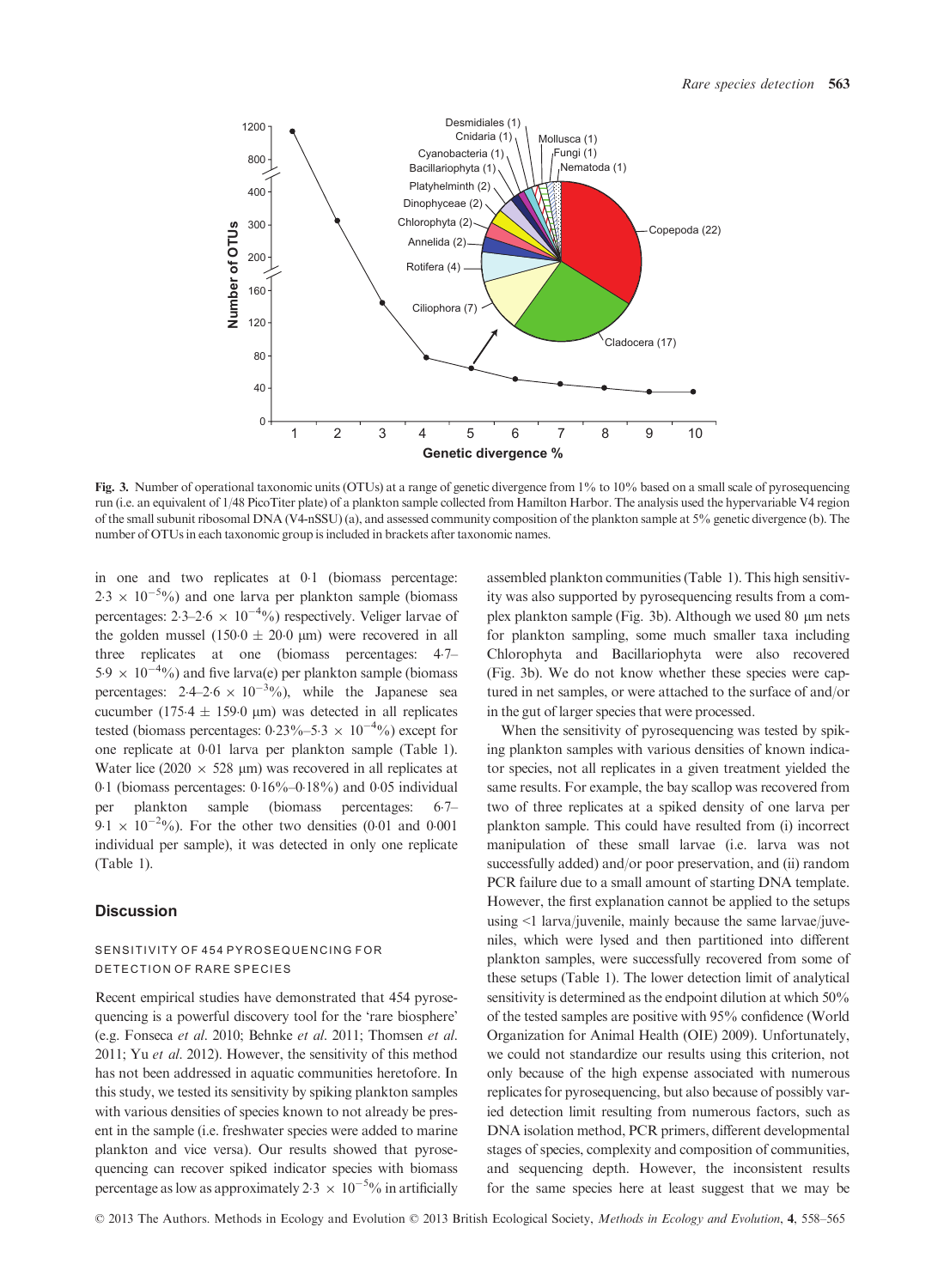approaching the detection limit for the tested species under the experimental conditions used. Moreover, we observed different detection sensitivity for different species, such as water lice vs. other the three smaller species (Table 1). This may be mainly due to different PCR amplification efficiency among these species. PCR amplification efficiency is highly associated with the degree of mismatches between PCR primers and templates (von Wintzingerode, Göbel & Stackebrandt 1997). Different mismatch degree among these species, such as number of mismatches and their positions in primers, may result in different PCR amplification, leading to different detection sensitivity. Although we did not use very deep sequencing in this study (i.e. an equivalent of 1/24 PicoTiter plate for each sample), the sensitivity of the method was far beyond our expectations and what might be recovered with the traditional approach of counting 300–500 individuals randomly obtained from a bulk sample in a counting chamber with a microscope (e.g. Lecroq et al. 2011). We expect that pyrosequencing would be even more sensitive when using deeper sequencing (at a correspondingly greater cost), although eventually diversity in all samples will asymptote with increased sequencing effort.

A key question in pyrosequencing studies is whether singletons are artefacts or informative for describing the 'rare biosphere'. Some studies have confirmed that singletons are informative in reflecting unique lineages in communities (e.g. Kauserud et al. 2012), whereas others have argued that singletons are mainly caused by sequencing artefacts and should therefore be eliminated from data sets during data processing (e.g. Tedersoo et al. 2010). Our study showed that we recovered spiked species as singletons in several setups with a high dilution level, such as 0.001 individual of water lice per plankton sample and one larva of bay scallop per plankton sample (Table 1). In addition, pyrosequencing of the plankton sample collected from Hamilton Harbor showed that some taxonomic groups were only recovered as singletons, such as Nematoda and Desmidiales (Appendix S1). Errors and artefacts may inflate the number of low-abundance reads; however, these factors cannot create new taxonomic groups. All these results suggest that some singletons are, in fact, informative and valuable. Proper management of low-abundance reads such as singletons and doubletons in pyrosequencing data sets is crucial for extracting the most accurate information about the real 'rare biosphere' in communities, although technical difficulties still remain for accurately sorting informative reads from errors and artefacts.

#### UNIVERSAL PRIMERS FOR PYROSEQUENCING OF COMPLEX COMMUNITIES

The first crucial step for biodiversity assessment using 454 pyrosequencing is the selection of proper genetic markers and their universal primers, which can be used to amplify and differentiate a range of species. Ideal candidate genes should have both conserved and variable regions, as the former can be used to design universal PCR primers across taxa while the latter allow discrimination over a wide range of taxonomic levels. Ribosomal RNA genes such as nSSU satisfy these criteria (Fig. 2) and have been widely used in PCR-based biodiversity studies (see review by Medlin & Kooistra 2010). Indeed, nSSU sequence data have become one of the most voluminous in public databases (see review by Medlin & Kooistra 2010), which facilitates species annotation by BLAST searches. Among variable regions of nSSU, the V4 region is hypervariable among species and employed for biodiversity assessment (e.g. Brate et al. 2010; Cheung et al. 2010). Although we designed the primers based on three taxonomic groups (i.e. Crustacea, Mollusca, Tunicata), the universality tests in this study confirmed that the primer pair was powerful and universal enough to amplify a wide range of taxonomic groups, including animals, plants (algae), fungi, prokaryotes (Cyanobacteria) and protists (Fig. 3b, Appendix S1). All these results revealed that V4-nSSU and its universal primers designed here are sufficiently robust to recover plankton biodiversity in detail.

# **Conclusions**

Despite the popularity of pyrosequencing for assessing biodiversity over the past several years, this newly emerged method still requires efficiency testing for the communities that it purports to represent. In this study, we demonstrate extreme sensitivity of pyrosequencing using rare species spiked into complex plankton samples, as well as the detection of microscopic larvae in plankton samples using a small-scale pyrosequencing effort. Although the method was characterized using plankton, we expect that it can be applied to other communities such as benthic communities, mainly owing to the universal nature of V4-nSSU primers for amplification of major invertebrate groups of Crustacea, Mollusca and Tunicata. Collectively, we propose that 454 pyrosequencing based on universal V4-nSSU primer pair is a robust tool for detection of rare native or alien species in complex communities.

#### Acknowledgments

We dedicate this manuscript in memory of our late colleague and co-author Dr. Martin Hulák. Great thanks to Drs. X. Zhou, S. Shokralla, A. Lévesque for their valuable comments on early versions of the manuscript, to C. Lewis for his technical advice, and to Drs. T. Therriault, S. A. Bailey, A. Locke, C. McKindsey, C. DiBacco and D. Duchini for plankton sample collections. This work was supported by Discovery grants from Natural Sciences and Engineering Research Council of Canada (NSERC) to DDH, MEC and HJM, by the Canadian Aquatic Invasive Species Network (CAISN), an Ontario Ministry of Research and Innovation Early Researcher Award to MEC, an NSERC Discovery Accelerator Supplement to HJM, and by the '100 Talents Program' of the Chinese Academy of Sciences to AZ.

#### References

- Barrett, R.D.H. & Hebert, P.D.N. (2005) Identifying spiders through DNA barcodes. Canadian Journal of Zoology, 83, 481–491.
- Behnke, A., Engel, M., Christen, R., Nebel, M., Klein, R.R. & Stoeck, T. (2011) Depicting more accurate pictures of protistan community complexity using pyrosequencing of hypervariable SSU rRNA gene regions. Environmental Microbiology, 13, 340–349.
- Brate, J., Logares, R., Berney, C., Ree, D.K., Klaveness, D., Jakobsen, K.S. & Shalchian-Tabrizi, K. (2010) Freshwater Perkinsea and marine-freshwater colonizations revealed by pyrosequencing and phylogeny of environmental rDNA.The International Society for Microbial Ecology Journal, 4, 1144–1153.

© 2013 The Authors. Methods in Ecology and Evolution © 2013 British Ecological Society, Methods in Ecology and Evolution, 4, 558–565